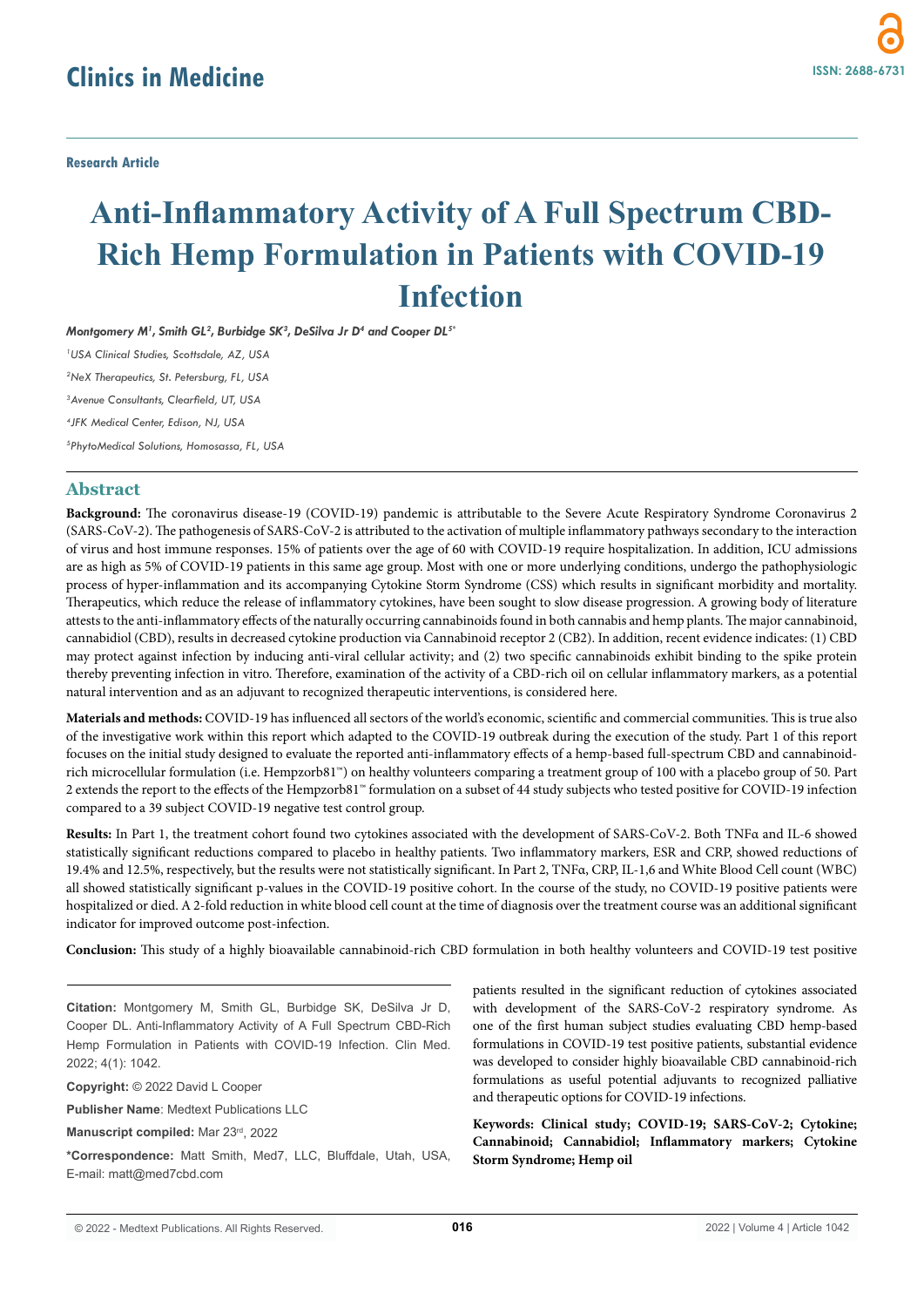# **Abbreviations**

COVID-19: Coronavirus Disease-19; SARS-CoV-2: Severe Acute Respiratory Syndrome Coronavirus 2; ICU: Intensive Care Unit; CBD: Cannabidiol; CB2: Cannabinoid receptor 2; TNFα: Tumor Necrosis Factor - alpha; CRP: C-Reactive Protein; IL-1: Interleukin-1; IL-6: Interleukin-6; CSS: Cytokine Storm Syndrome; ECS: Endocannabinoid System; CBDV: Cannabidivarin; THCV: Tetrahydrocannabivarin; TRPV1: Transient Receptor Potential Cation Channel Subfamily V Member 1; NO: Nitric Oxide; ESR: Erythrocyte Sedimentation Rate; MCT: Medium Chain Triglyceride; GVHD: Graft Versus Host Disease; THC: Tetrahydrocannabinol; ml: milliliter; mg: milligrams; pg: picogram

# **Introduction**

#### **Development of a two-part clinical study**

A double-blind, placebo-controlled, multisite, and randomized effectiveness study was performed on 150 healthy human subjects looking at the effects of Hempzorb81™ (Med 7, LLC, Bluffdale, Utah, USA) on Type II Diabetics (data in preparation). Hempzorb81™ is a micellized whole plant extract high in cannabidiol (CBD), cannabidivarin (CBDV) and tetrahydrocannabivarin (THCV). This extract has previously been shown to have superior bioavailability and positive effects on metabolic parameters including glycosylated hemoglobin (A1c) and inflammatory markers. During the first two months of this six-month study (Part 1), the COVID-19 virus pandemic broke out and was significant in the area where the study was being conducted. To take advantage of this unfortunate COVID-19 outbreak (Part 2), we realized the opportunity to study the potential of Hempzorb81™ to moderate the inflammatory markers associated with disease onset in a subset of patients who develop the Cytokine Storm Syndrome (CSS).

## **Cytokine Storm Syndrome**

Cytokine Storm Syndrome is a variation of Systemic Inflammatory Response Syndrome (SIRS) [1-3]. It occurs in a small fraction of COVID-19 infections when large numbers of leukocytes, including B cells, T cells, macrophages, monocytes and natural killer cells become activated in response to the viral infection and some other conditions. The cells release a variety of pro-inflammatory cytokines [1,2]. These released cytokines then result in more leukocytes migrating to the area and subsequently releasing even more inflammatory cytokines in a dysregulated positive feedback loop. Tumor Necrosis Factor Alpha (TNFα) and interleulin-1 (IL-1), are cytokines released early which readily induce other pro-inflammatory cytokines [4]. One particular cytokine, known as interleukin-6 (IL-6), plays an important role in CSS [2].

The first reference to Cytokine Storm was described in 1993 [5] when describing Graft-Versus-Host-Disease (GVHD). This occurs when the body has an excessive immune response to transplanted organs. CSS was subsequently found to occur in several viral infections including Ebola, Avian influenza, SARS, MERS and COVID-19 [6]. The life-threatening severe acute respiratory syndrome from COVID-19 infection is known as SARS-CoV-2. It is due to dysregulated hyperinflammatory lymphocytic and monocytic infiltration of the heart and lung, causing an acute respiratory distress syndrome [2] and cardiac failure [7]. There are established risk factors for the development of SARS-CoV-2 in patients, [8] however, it is not clear exactly how this fulminant CSS condition is triggered. It is important to note, that in the vast majority of patients with COVID-19 infection, there is no excessive cytokine-driven inflammatory response [2].

The most recent study reviewing the utilization of white blood cell count as a predictor of outcome found a direct correlation between white blood cell count at admission and mortality in COVID-19 patients [9]. In a Chinese study of 1311 patients diagnosed with SARS-CoV2 [10], there were statistically significant elevations of the inflammatory markers Erythrocyte Sedimentation Rate (ESR) (p<0.001) and C-Reactive Protein (CRP) (p<0.001) in the 'severe' group compared to the 'non-severe' group. Although inflammatory cytokine storm is thought to be the mechanism for COVID-19 progression, the study did not find significantly increased levels of IL-2, IL-4, IL-6, IL-10, TNFα, or Interferon (IFN). The authors felt that these findings might be due to the "limited size of the study and the large heterogeneity at the time-points of the first detection."

# **Cannabinoids and cannabidiol (CBD)**

Cannabinoids have been shown to exert anti-inflammatory activities in various *in vivo* and *in vitro* models and have demonstrated the ability to ameliorate various inflammatory degenerative diseases [11,12]. However, the mechanisms of these effects are not completely understood but may be the result of interaction with the cannabinoid receptor 2 (CB2) resulting in decreased adenosine signaling [13- 15]. The COVID-19 infection results in Severe Acute Respiratory Syndrome (SARS-CoV-2) in a small percentage of cases. This fulminant and life-threatening condition is due to Cytokine Storm Syndrome (CSS). In animal models mimicking CSS [16], CBD, administered as a single dose prior to the induced acute lung injury, resulted in decreased inflammation [17]. CSS has been identified, in several other viral infections in the past (Avian influenza, SARS, MERS) and in graft-versus-host disease when the body's immune system rejects a transplanted organ.

Cannabidiol (CBD) is a non-psychoactive cannabis derivative with a well-established safety record and wide therapeutic window [18]. CBD is an FDA-approved drug for intractable infantile seizures [19]. Successful Phase II trials for using CBD for the prevention and treatment of Graft-Versus-Host Disease (GVHD) are currently underway [5]. Full Spectrum Hemp including CBD and other cannabinoids (CBDV, THCV and CBC), have been shown in animal and human studies to reduce inflammatory response and decrease the release of the pro-inflammatory cytokines that are purported to cause CSS.

## **Varin cannabinoids (CBDV and THCV)**

Cannabidivarin (CBDV) is a homologue of CBD, only differing slightly in the chemical composition: the 5-carbon (pentyl) side chain is substituted for a 3-carbon (propyl) sidechain. CBDV, similar to CBD, does not use the CB1 receptors like THC, and therefore does not interfere with psychomotor and psychological functions. CBDV actually prioritizes its action at TRPV1 (Transient Receptor Potential cation channel subfamily V member 1) receptors through modulation of gene expression.

THCV (Tetrahydrocannabivarin) structurally is a similar cannabinoid to THC, but instead of a pentyl (5-carbon) side chain, it contains a propyl (3-carbon) side chain and is non-psychoactive. THCV has been shown to be a CB1 antagonist and a CB2 agonist. Agonism of CB2 receptors on microglia has been shown to limit the ability of microglia to release proinflammatory agents including tumor necrosis factor (TNFα) and nitric oxide (NO) [20,21].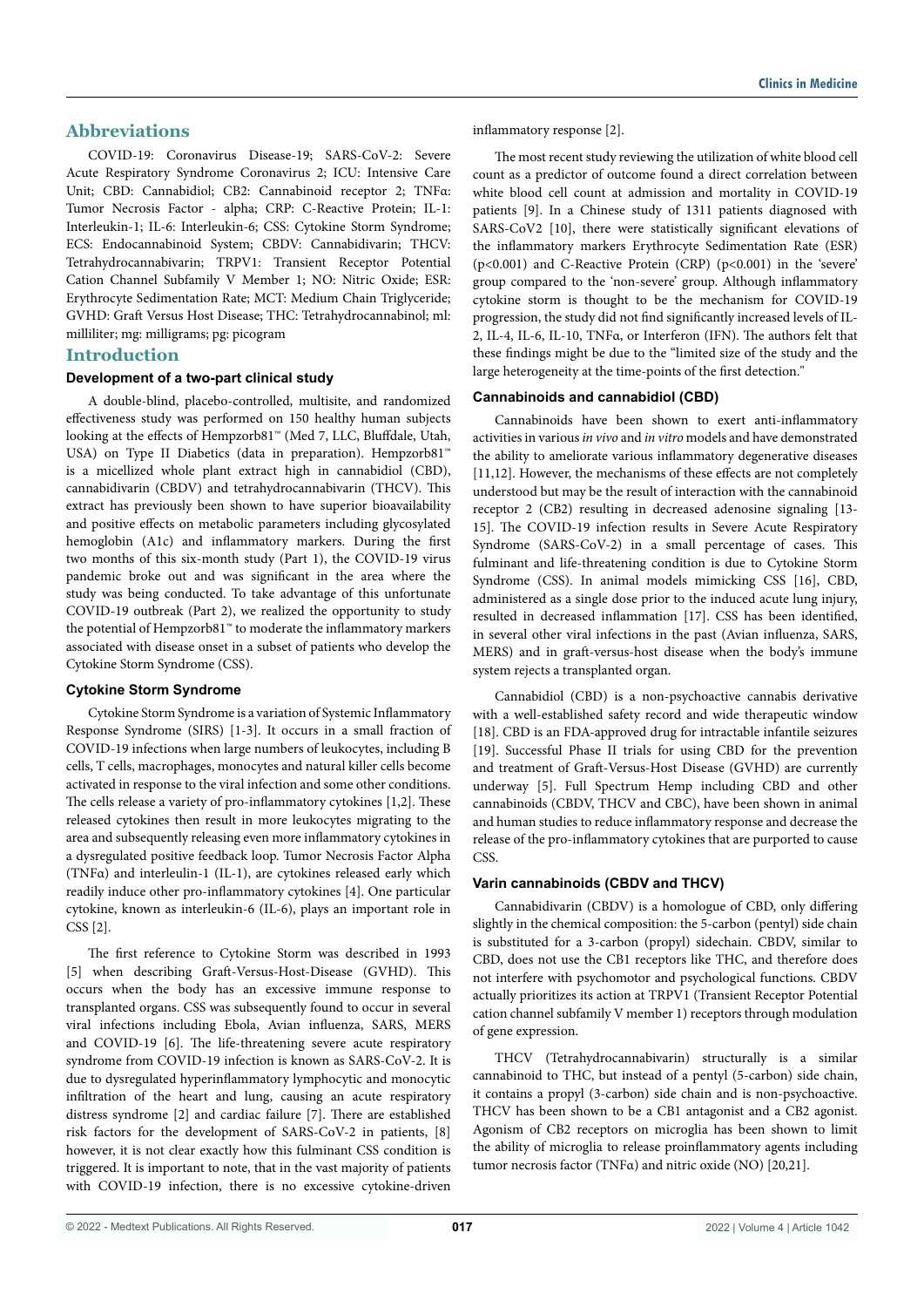The cannabis plant is also composed of a chemical mixture that includes phytocannabinoids, terpenoids, flavonoids, steroids and enzymes. While the exact mechanism of action is not fully known, all of these other components have a synergistic effect combined with cannabinoids. This has become known as the 'entourage effect'. The comprehensive review of 132 original studies by Bergamaschi et al. [22] suggests chronic use and high doses of CBD, up to 1500mg per day, have been repeatedly shown to be well tolerated by humans.

# **Materials and Methods**

## **Study part 1. healthy subjects**

In Part 1, 150 subjects were included in the study from a subject database of 10,000 volunteers, mostly healthcare workers. Clinical Studies USA (Las Vegas, Nevada and Scottsdale, Arizona) conducted two double blinded, placebo controlled human studies to assess the effect of Hempzorb81™, a cannabinoid-rich CBD oil. Subjects of 100 were randomly assigned to the CBD treatment group and 50 subjects assigned to the placebo group. Each group was advised to dose orally with 3 milliliters (mls) a day of the oral extract. The subjects were recommended not to change diet, fluid intake, or exercise.

Initial screening of subjects included: AST, ALT, to assess liver function, creatinine and blood urea nitrogen [23], thyroid stimulating hormone [24] for the evaluation of thyroid activity and to help evaluate kidney function, a complete blood count (CBC), and platelets (manuscript in preparation). Each of these tests was run on arterial blood drawn following standardized protocol for the procedures and completed using standard techniques. Additionally, a number of inflammatory markers were also analyzed: enzyme-linked immunosorbent assays were used to measure TNFα and IL-6 levels; an immunochemiluminometric assay was used to measure CRP levels; and standard testing methods were used to measure the ESR. Inflammatory marker data is reported here (Table 1).

Each ml of CBD extract contained approximately 3.11 mg of CBD for a total of 9.3 mg a day. As part of this study, arterial blood was drawn at the end of the 60-day study and evaluated for serum concentration of CBD. No other cannabinoids were measured although it can be estimated that other cannabinoids such as THCV, CBG and CBN had similar pharmacokinetics [25].

Subjects were randomly assigned to either the CBD treatment product group or the control group. Each subject signed a study consent form. Subjects were given instruction to orally ingest this study product once daily. All subjects were instructed not to change their eating, drinking, or exercise habits for the duration of this study. All subjects were provided a 24-hour emergency number.

#### **Study inclusion criteria**

- Subjects signed a written informed consent consistent with required guidelines and met prior to participation in the trial
- Subjects 18 years of age or older, either sex
- Subjects who are not on any medication or dietary supplement
- Subjects who have normal kidney, liver, and thyroid functions, and normal CBC prior to the start date of this study
- Subjects who are able to follow the protocol as designed
- Subjects in generally good health

## **Study exclusion criteria**

- History of head trauma
- History of serious diseases or illness diagnosed at this time
- Known moderate to severe renal insufficiency
- Recent history  $( $6$  months prior to Visit 1) of myocardial$ infarction
- Subjects who regularly use oxygen therapy
- Subjects with known active tuberculosis
- Subjects with a history of cancer within the last 5 years
- Subjects who have undergone thoracotomy with pulmonary resection within 1 year prior to the trial
- Subjects who are currently in a pulmonary rehabilitation program or who have completed a pulmonary rehabilitation program in the 6 weeks prior to the screening visit (Visit 1)
- Subjects currently prescribed diuretic medications, cardiac stimulants, or any other prescribed or non-prescribed medication that may, in the opinion of the Clinical Studies USA staff, alter testing results
- Use of opiate analgesics prescribed or otherwise obtained for any treatment reason including migraine treatment or for recreational purposes
- History of drug or alcohol addiction
- Females who are pregnant, lactating, or nursing or who may become pregnant during the course of the study
- Patients diagnosed as HIV-positive, diagnosed with AIDS, or with any neuromuscular condition including CP, MS, ALS, or Huntington's Chorea
- Patients with uncontrolled hypertension (e.g. BP>150/100)
- Subjects who have used steroid therapy within the last 6 months
- Patients with any condition not previously named that, in the opinion of the investigators or intake staff, would jeopardize their safety

### **Full spectrum hemp oil**

Purzorb® is a proprietary micellization process that micellizes a decarboxylated full-spectrum hemp oil including cannabidiol (CBD), cannabidivarin (CBDV) and tetrahydrocannabivarin (THCV) in a mixture suitable for oral ingestion. This patent-pending 81% cannabinoid full-spectrum micellized hemp oil utilizes the Purzorb® technology trademarked as Hempzorb81™. The oil is extracted from industrial hemp *Cannabis sativa* plants using supercritical CO<sub>2</sub> with column chromatography to remove THCΔ9. Substantial amounts of CBDV and THCV are present in the oil. According to the manufacturer, (Med7), each particle size is approximately 22 nm, making it highly soluble in water. Animal models with Hempzorb81™ have demonstrated a rapid and almost complete absorption (85%) in the intestinal lining using Franz diffusion apparatus.

Human pharmacokinetic studies have also demonstrated that the onset of Hempzorb81™ is rapid with a lasting duration of CBD availability in the blood stream. Patients in these pharmacokinetic studies were measured to have over 50% of the available CBD in their blood stream by the first measurement of 15 minutes. This exceeds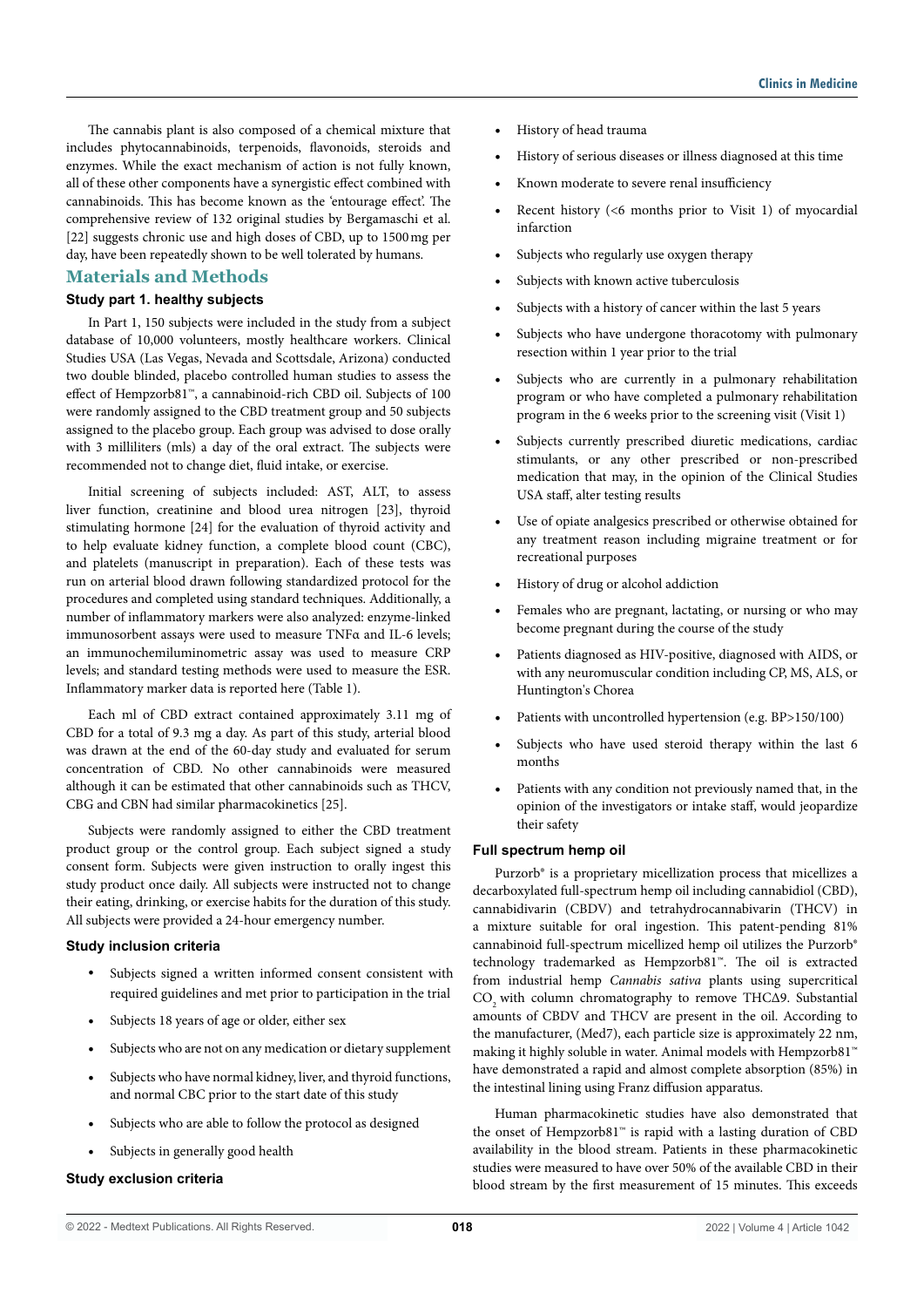what has been shown with CBD or THC that has been inhaled or vaped. The blood levels then measured significantly higher than what has been seen with standard CBD oil and other solubilizing methods.

Hempzorb81™ has previously been evaluated in unpublished studies using an animal intestinal model (Bioactive Research - Bioavailability of Test Samples Project INT-THAT-3515) and a trial on 14 human subjects. Human Clinical Trial Evaluating the Safety and Efficacy of Full Spectrum Hemp Oil (2019) unpublished manuscript). It was shown to have much more rapid absorption and four times the bioavailability of standard CBD extract in medium-chain triglyceride (MCT) oil.

## **Results**

#### **Part 1. healthy subjects**

The end-point determinants of CRP, ESR, TNFα and IL-6 levels were measured at day 0 and day 60 in both the CBD Oil and placebo study groups. Statistical analysis was done using two-tailed. paired t-tests where statistical significance was set to p- values < 0.05.

Statistically significant reductions were measured in tumor necrosis factor alpha (TNFα) and interleukin-6. C-Reactive Protein, and ESR determinations showed reductions though not statistically significant.

# **Discussion**

## **Part 1. healthy subjects**

CBD has been shown in animal and human studies to have beneficial effects on inflammation, inflammatory markers, cytokine production and in animal models of acute lung injury and inflammatory asthma. CBD has had initial positive results in Phase 2 human trials of the treatment of GVHD, a condition that is pathophysiologically similar to SARS-CoV-2.

This study revealed that 9.3 mg of CBD sublingually (3.8% micellized nano-particle whole-plantextract) with bioavailability previously shown to be 85% when used for 60 days resulted in several positive therapeutic effects related to pro-inflammatory cytokine production.

Two cytokines associated with development of SARS-CoV-2, TNFα and IL-6, showed statistically significant reductions compared to placebo (Table 1). Two inflammatory markers, ESR and CRP, showed reductions of 19.4% and 12.5%, respectively, but the results were not statistically significant.

No side effects were reported or stated during this 60-day trial. No drug-drug interactions were noted for the period of this study. No statistically significant changes were measured in the Control Group for any of the tested blood levels.

# **Introduction**

## **Part 2. COVID-19 test positive subjects**

During the first two months of this six-month study, the COVID-19 virus pandemic broke out and was significant in the area where the study was being conducted. The opportunity, therefore, arose to enroll study patients who subsequently tested positive for SARS-Cov-2. As in Part 1, a selected panel of inflammatory proteins, i.e.,TNFα, CRP, IL-1,6 with the addition of the WBC, were similarly selected to evaluate patients with a positive test result. Part 2 extends the report to the effects of the Hempzorb81™ formulation on a subset of 44 study subjects within the original 150 patients who tested positive for COVID infection compared to a 44 subject COVID-19 negative tested control group made up of original study subjects as well as from the clinical practices of the authors. All enrolled subjects conformed to the inclusion and exclusion criteria set out in Study 1.

# **Results**

# **Part 2. COVID-19 test positive subjects**

This section utilizes statistical mean comparison (paired sampled and independent samples t-test) to evaluate the impact that the Hempzorb81™ product has on study participant immune response among patients diagnosed with SARS-Cov2 when compared to placebo. Outcomes analyzed include TNFα, CRP, IL-1, IL-6, and WBC.

#### **Markers evaluated**

**Tumor necrosis factor alpha (TNFα):** Tumor necrosis factor alpha (TNFα) is an anti-inflammatory cytokine produced by microphages/monocytes during periods of acute inflammation. Higher levels of TNFα indicate disease, such as arthritis, diabetes, Crohn's and even cancer. The normal range for TNFα is 0 pg/ml to16 pg/ml. Table 2 shows the distribution of change in TNFα over the 4-week study period for each of the three dosage groups.

**C-Reactive Protein (CRP):** C-reactive protein is made by the liver increasing when there is inflammation somewhere in the body. It is often used to monitor the severity of disease in chronic conditions. The normal range for CRP is between less than 10 mg/ml. Table 2 shows the average change in C-Reactive Protein (CRP) over the 4-week study period for each of the dosage groups.

**Interleukin-1 beta** (IL-1 β)**:** Interleukin-1 β is a pro-inflammatory cytokine associated with insulin secretion, appetite regulation and fever reduction. It is known to be a better measure associated with severity of simple steatosis (fatty liver) than liver function tests in obese patients. Table 2 shows the blood levels of IL-1 among study participants. Normal range for IL-1 range from 0 pg/ml to 5 pg/mL.

**Interleukin-6:** Interleukin-6 is a cytokine that induces the synthesis of acute-phaseproteins, like CRP, and inhibits the production of albumin. High levels have been shown to predict the need for mechanical ventilation and extensive lung damage among SARS Cov-2 patients. Normal range for IL-6 is less 5 pg/ml to 15 pg/ml.

**White Blood Count (WBC):** White blood count measures the number of white blood cells or leukocytes in the blood. If the volume is too low, it can indicate that an individual may have a hard time fighting off an infection. The normal white blood cell count in a healthy adult is between 4,000 and 11,000 WBCs per microliter.

Statistically significant reductions were measured in tumor necrosis factor alpha (TNFα), Interleukin-1, Interleukin-6, C-Reactive Protein and WBC in patients given Hempzorb81™ per protocol in Part 1. No patients withdrew from the study or were hospitalized as a result of their infection.

# **Discussion**

#### **Part 2. COVID-19 test positive patients**

In both Part 1, where healthy subjects were evaluated, and Part 2, where original study subjects tested COVID-19 positive, reductions in major cytokines known to play a part in Cytokine Storm Syndrome were found to be reduced for TNFα, CRP, and IL-1,6 over the study time. The current working hypothesis for SARS-CoV-2 is that decreasing the release of inflammatory cytokines should result in reduced morbidity and mortality. Additionally, in our study, the Full-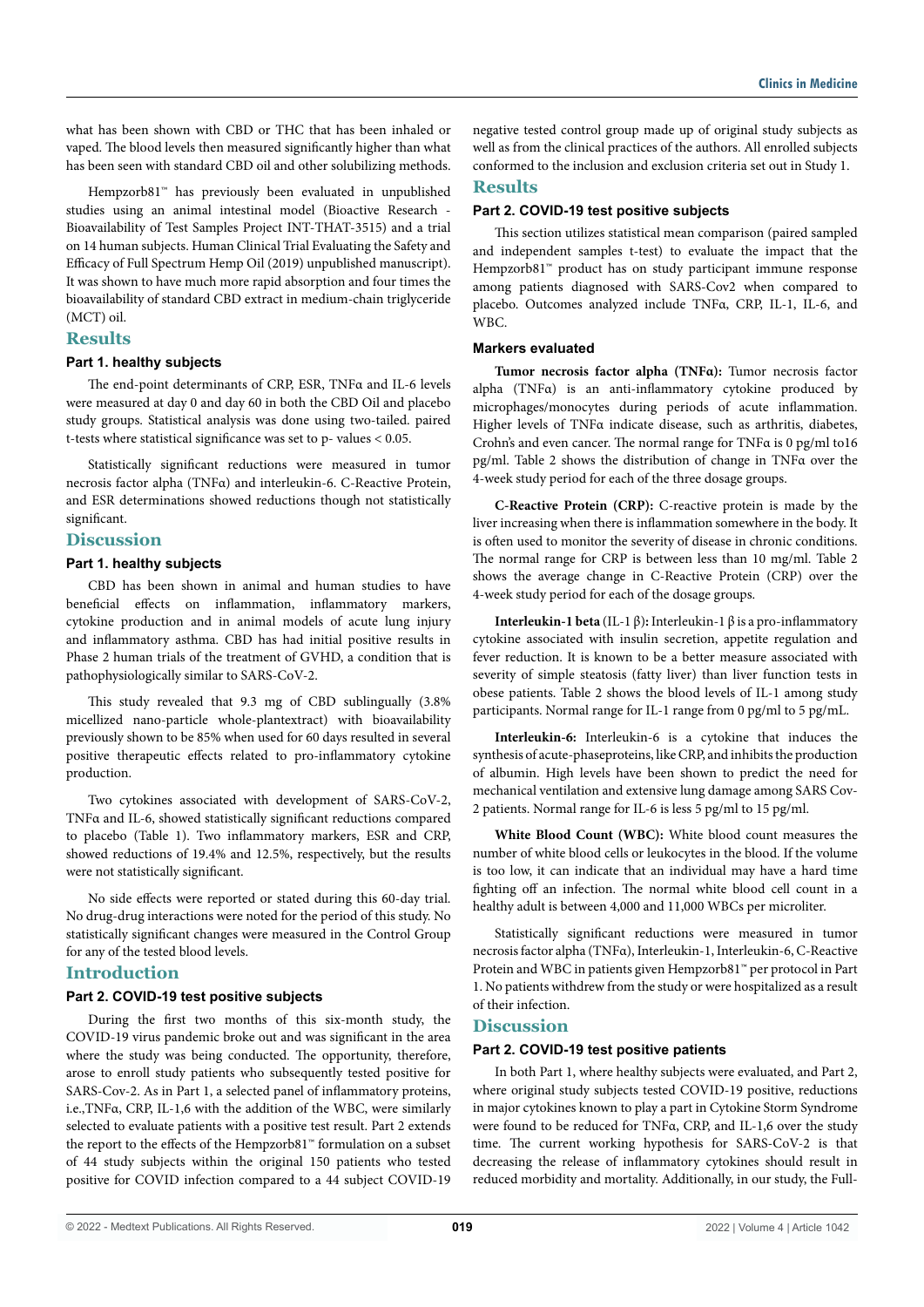| Marker       | TNFa       |        | IL-6  |            | CRP              |                                             | <b>ESR</b>                                  |        |  |  |
|--------------|------------|--------|-------|------------|------------------|---------------------------------------------|---------------------------------------------|--------|--|--|
| Study Group  | Day 0      | Day 60 | Day 0 | Dav 60     | Dav <sub>0</sub> | Day 60                                      | Day 0                                       | Day 60 |  |  |
| CBD Hemp Oil | 6.52       | 3.14   | 2.67  | 1.68       | 3.44             | 3.01                                        | 24.2                                        | 19.52  |  |  |
| Placebo      | 2.6        | 2.3    | 3.47  | 3.29       | 3.52             | 3.53                                        | 24.16                                       | 23.88  |  |  |
| $P-Value =$  | $p = 0.03$ |        |       | $p = 0.03$ |                  | Reduced 12.5% Not statistically significant | Reduced 19.4% Not statistically significant |        |  |  |

**Table 1:** Effect of Hempzorb81™ on inflammatory markers in normal subject controls.

**Table 2:** Effect of Hempzorb81™ on COVID-19 activated inflammatory markers.

| Marker<br>TNFa             |      |        | <b>CRP</b>  |        |        | Ш         |        |           | IL-6  |       |           | WBC Count                                  |       |        |        |                                            |
|----------------------------|------|--------|-------------|--------|--------|-----------|--------|-----------|-------|-------|-----------|--------------------------------------------|-------|--------|--------|--------------------------------------------|
| Study Group                |      | Week 1 | Week 2      | Week 4 | Week 1 | Week 2    | Week 4 | Week 1    |       |       |           | Week 2   Week 4   Week 1   Week 2   Week 4 |       | Week 1 |        | $\sqrt{$ Week 2 $\sqrt{$ Week 4 $\sqrt{ }$ |
| CBD Hemp                   | 3 ml | 1.82   | 1.66        | 1.43   | 13.3   | 2.965     | 2.615  | 6.2       | 5.785 | 6.025 | 2.835     | 2.495                                      | 1.74  | 19,750 | 8,462  | 7,705                                      |
| Oil                        | 4 ml | 1.16   | 1.21        | 1.23   | 12     | 3.831     | 2.975  | 5.343     | 5.3   | 5.281 | .844      | .669                                       | 1.569 | 27,618 | 18,003 | 7,868                                      |
| Placebo                    |      | 1.43   | 1.64        | 1.93   | 11.07  | 10.94     | 11.38  | 8.56      | 9.14  | 9.01  | 2.61      | 2.88                                       | 2.82  | 3,246  | 3,521  | 4,017                                      |
| $P-Value =$<br>$p = 0.001$ |      |        | $p = 0.001$ |        |        | $p=0.145$ |        | $p=0.003$ |       |       | $p=0.010$ |                                            |       |        |        |                                            |

Spectrum Hemp Oil Hempzorb81™ significantly reduced white blood cell counts in these patients over the course of treatment more than 2-fold. Previously a patient's WBC count on admission significantly correlated with death in COVID-19 patients.

Recent publication of data indicating at least two cannabinoid acids, cannabigerolic acid (CBGA) and cannabidiolic acid (CBDA) from hemp varietals of cannabis, were found to bind the SARS-CoV-2 spike protein [26], thereby preventing the virus from entering cells. This report supports the utility of hemp extracts as therapeutic and/ or protective agents against COVID-19. In response to this report [27], it was noted the research involved neither human subjects nor laboratory animals. These pre-clinical cell culture *in vitro* experiments documented two acidic cannabinoids attached to the spike protein with micromolar affinities. In clinical pharmacology, developing drugs exceeding nanomolar concentrations in tissues is extraordinarily challenging. Though an entertaining preliminary finding, many, many years of development await any significant advance from these findings to clinical application of either as singular pharmaceutical entities.

Another recent publication designed to determine whether CBD is capable of inhibiting infection of cells by SARS-CoV-2 has presented strong experimental evidence suggesting CBD and its metabolite 7-OH-CBD, but not other closely related CBD congeners, have the capability of blocking SARS-CoV-2 viral infection both at early and late stages [28]. The authors present: (i) CBD potently inhibited viral replication in three different human and monkey cell lines, including human lung carcinoma A549 cells expressing exogenous human ACE-2 receptor (A549-ACE2); (ii) in a pre-clinical animal model, CBD treatment at non-toxic levels of SARS-CoV-2 infected mice reduced viral titers in the lungs and nasal turbinates; and (iii) analysis of patients with documented CBD consumption of 100 mg/ml CBD at time of testing revealed fewer positive test results. Results of RNA-seq data from various cell lines, including knockout cell lines, indicated CBD induction of IRE1α is critical to its anti-viral activity against SARS-CoV-2.

The data presented in our human clinical study indicates a preliminary understanding of how micellular delivery of the Hempzorb81™ formulation affects a number of recognized inflammatory markers associated with SARS-CoV2. Administration of this hemp full-spectrum formulation should not be seen as attempting a therapeutic cure. However, with the evidence presented above, utilization of the protocol described may at some future day, following larger regulatory track trials, offer a useful adjuvant to modifying the effects of a patient-facing the Cytokine storm scenario. We advise caution in utilizing formulations that have not been thoroughly vetted and conforming to U.S. FDA standards.

#### **Summary**

Growing evidence from multiple investigators, utilizing a broad array of hemp-based compounds spanning individual isolates to full-spectrum formulations, is developing an ongoing dictum of a role to be played by CBD and/or other cannabinoids or cannabinoid metabolites as a potential source of new treatments to control the COVID-19 pandemic spread. In our study, an early and one of the first human subject studies, substantial evidence has been developed to consider highly bioavailable CBD formulations, i.e. Hempzorb81™ as a potential adjuvant to agents available as preventative and therapeutic options for COVID-19 infections. We report analysis on a number of inflammatory molecules or markers associated with inflammatory pathways, including TNFα, CRP, IL-1, IL-6 and WBCs, whose expression are characteristic of the Cytokine Storm Syndrome, are significantly reduced in COVID-19 positive patients following institution of a Hempzorb81™ regimen. Together with the reduction in these anti-inflammatory markers, additional strong evidence for such a consideration include: (i) there were no reported side effects over the course of the studies; (ii) there were no drug-drug interactions identified; and (iii) the important fact that no patients withdrew from the study or were hospitalized as a result of the infection acquired during the study strongly indicates utilization of highly bioavailable CBD formulations and are gaining consideration as potential natural adjuvants in SARS-CoV2 treatment and prevention strategies. Finally, until widespread vaccination and therapeutics are available worldwide, a careful institution of hemp-based formulations are a consideration to potentially limit the spread and clinical course of the SARS-Co-V2 COVID-19 pandemic in areas lacking access to such resources.

#### **Funding**

Clinical Study Support: Funding from Med7 LLC, Buffdale, UT and Hempco Inc., Lone Tree, CO.

#### **References**

- 1. Canna SW, Behrens EM. Making Sense of the Cytokine Storm: a conceptual framework for understanding, diagnosing and treating hemophagocytic syndromes. National Institute of Health. Pediatr Clin North Am. 2012;59(2):329-44.
- 2. Liu B, Li M, Zhou Z, Guan X, Xiang Y. Can we use interleukin-6 (IL-6) blockade for coronavirus disease 2019 (COVID-19)-induced cytokine release syndrome (CRS)? J Autoimmun. 2020;111:102452.
- 3. Shimabukuro-Vornhagen A, Godel P, Subklewe M, Stemmler HJ, Schloßer HA, Schlaak M, et al. Cytokine release syndrome. J Immunother Cancer. 2018;6:56.
- 4. Hart PHV, Burgess GF, Whitty DR, Genevieve A, Piccoli, Diana S, et al. Potential antiinflammatory effects of interleukin 4: suppression of human monocyte tumor necrosis factor alpha interleukin L and prostoglandin E2. Proc Natl Acad Sci U S A. 1989;86(10):3803-7.